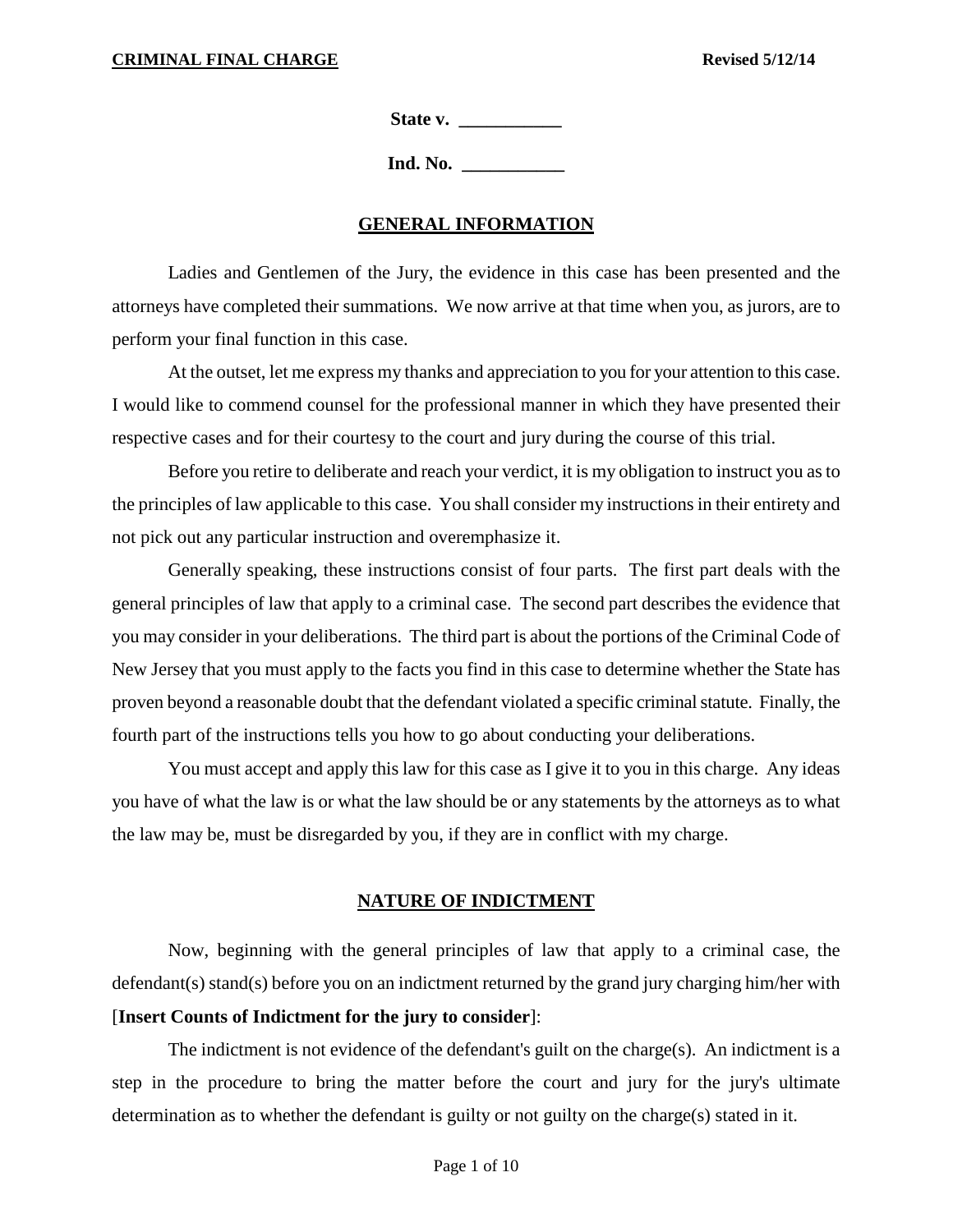The defendant has pleaded not guilty to the charge(s).

### **PRESUMPTION OF INNOCENCE, BURDEN OF PROOF, REASONABLE DOUBT**

The defendant on trial is presumed to be innocent and unless each and every essential element of an offense charged is proved beyond a reasonable doubt, the defendant must be found not guilty of that charge.

The burden of proving each element of a charge beyond a reasonable doubt rests upon the State and that burden never shifts to the defendant. The defendant in a criminal case has no obligation or duty to prove his/her innocence or offer any proof relating to his/her innocence.

The prosecution must prove its case by more than a mere preponderance of the evidence, yet not necessarily to an absolute certainty.

The State has the burden of proving the defendant guilty beyond a reasonable doubt. Some of you may have served as jurors in civil cases, where you were told that it is necessary to prove only that a fact is more likely true than not true. In criminal cases, the State's proof must be more powerful than that. It must be beyond a reasonable doubt.

A reasonable doubt is an honest and reasonable uncertainty in your minds about the guilt of the defendant after you have given full and impartial consideration to all of the evidence. A reasonable doubt may arise from the evidence itself or from a lack of evidence. It is a doubt that a reasonable person hearing the same evidence would have.

Proof beyond a reasonable doubt is proof, for example, that leaves you firmly convinced of the defendant's guilt. In this world, we know very few things with absolute certainty. In criminal cases the law does not require proof that overcomes every possible doubt. If, based on your consideration of the evidence, you are firmly convinced that the defendant is guilty of the crime charged, you must find him/her guilty. If, on the other hand, you are not firmly convinced of defendant's guilt, you must give defendant the benefit of the doubt and find him/her not guilty.

# **FUNCTION OF THE COURT**

The function of the judge is separate and distinct from the function of the jury. It is my responsibility to determine all questions of law arising during trial and to instruct the jury as to the law which applies in this case. You must accept the law as given to you by me and apply it to the facts as you find them to be.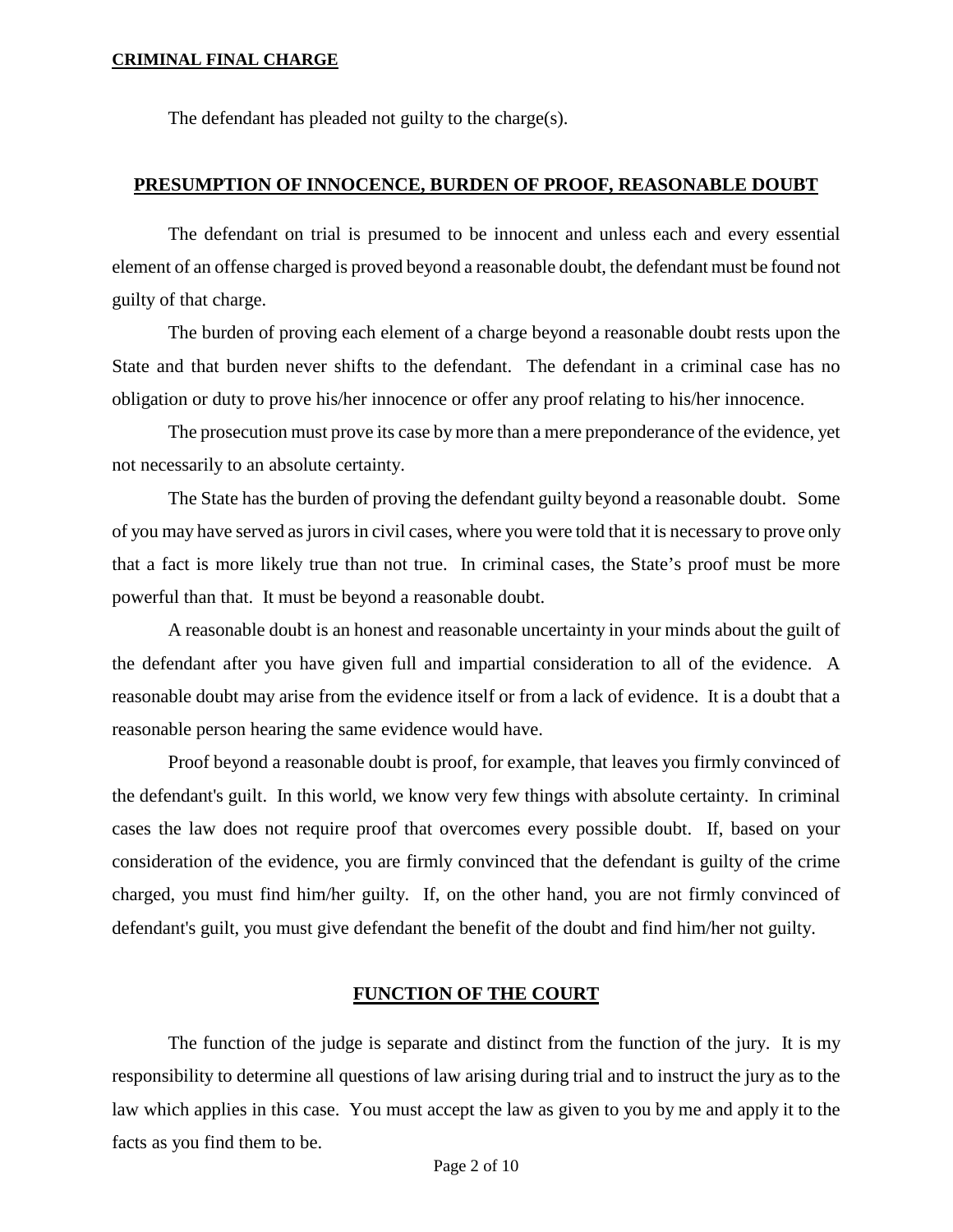During the course of the trial, I was required to make certain rulings on the admissibility of the evidence either in or outside of your presence. These rulings involved questions of law. The comments of the attorneys on these matters were not evidence. In ruling, I have decided questions of law and, whatever the ruling may have been in any particular instance, you should understand that it was not an expression or opinion by me on the merits of the case. Neither should my other rulings on any other aspect of the trial be taken as favoring one side or the other. Each matter was decided on its own merits.

I may have sustained an objection(s) to some questions asked by counsel which may have contained statements of certain facts. The mere fact that an attorney asks a question and inserts facts or comments or opinions in that question in no way proves the existence of those facts. You will only consider such facts which in your judgment have been proven by the testimony of witnesses or from exhibits admitted into evidence by the court.

### **JUDGE'S QUESTIONING**

The fact that I may have asked questions of a witness in the case must not influence you in any way in your deliberations. The fact that I asked such questions does not indicate that I hold any opinion one way or the other as to the testimony given by the witness. Any remarks made by me to counsel or by counsel to me or between counsel, are not evidence and should not affect or play any part in your deliberations.

#### **FUNCTION OF THE JURY**

As I instructed you when we started the case, I explained to you that you are the judges of the facts and, as judges of the facts, you are to determine the credibility of the various witnesses as well as the weight to be attached to their testimony. You and you alone are the sole and exclusive judges of the evidence, of the credibility of the witnesses and the weight to be attached to the testimony of each witness.

Page 3 of 10 Regardless of what counsel said or I may have said recalling the evidence in this case, it is your recollection of the evidence that should guide you as judges of the facts. Arguments, statements, remarks, openings and summations of counsel are not evidence and must not be treated as evidence. Although the attorneys may point out what they think important in this case, you must rely solely upon your understanding and recollection of the evidence that was admitted during the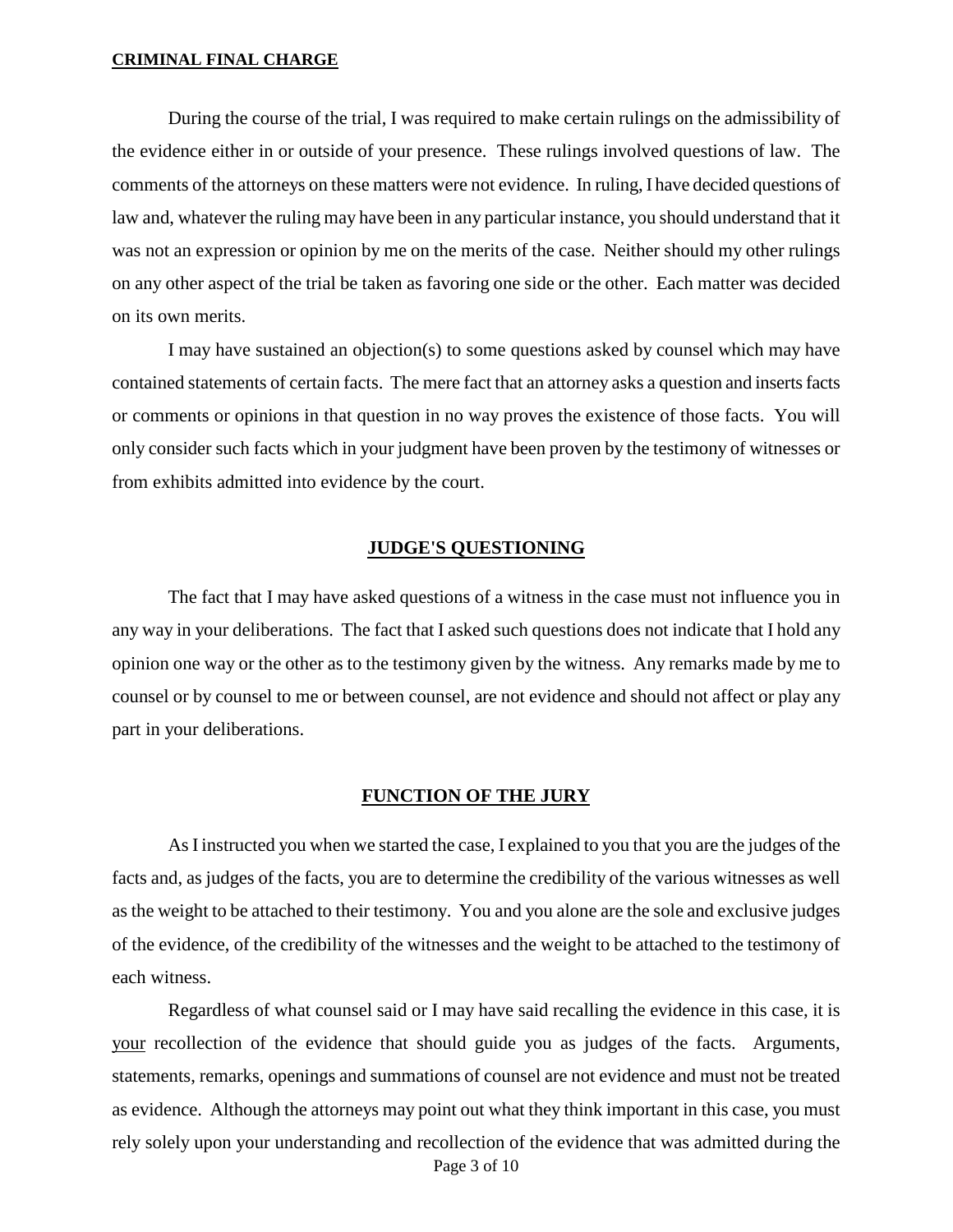j

trial. Whether or not the defendant has been proven guilty beyond a reasonable doubt is for you to determine based on all the evidence presented during the trial. Any comments by counsel are not controlling.

It is your sworn duty to arrive at a just conclusion after considering all the evidence which was presented during the course of the trial.

Now I will move on to the second part of the instructions and discuss the evidence that you may consider in judging the facts of the case. When I use the term "evidence" I mean the testimony you have heard and seen from this witness box, any stipulations and the exhibits that have been admitted into evidence. Any exhibit that has not been admitted into evidence cannot be given to you in the jury room even though it may have been marked for identification. Only those items admitted into evidence can be given to you.

Any testimony that I may have had occasion to strike is not evidence and shall not enter in your final deliberations. It must be disregarded by you. This means that even though you may remember the testimony you are not to use it in your discussions or deliberations. Further, if I gave a limiting instruction as to how to use certain evidence, that evidence must be considered by you for that purpose only. You cannot use it for any other purpose.

As jurors, it is your duty to weigh the evidence calmly and without passion, prejudice or sympathy. Any influence caused by these emotions has the potential to deprive both the State and the defendant(s) of what you promised them - a fair and impartial trial by fair and impartial jurors. Also, speculation, conjecture and other forms of guessing play no role in the performance of your duty.

# **DIRECT AND CIRCUMSTANTIAL EVIDENCE**

As I instructed you at the beginning of the case, evidence may be either direct or circumstantial. Direct evidence means evidence that directly proves a fact, without an inference, and which in itself, if true, conclusively establishes that fact. On the other hand, circumstantial evidence means evidence that proves a fact from which an inference of the existence of another fact may be  $d$ rawn.<sup>[1](#page-9-0)</sup>

<span id="page-3-0"></span><sup>1</sup> The court may make reference to the example given to the jury previously in the "Instructions After Jury is Sworn" model charge.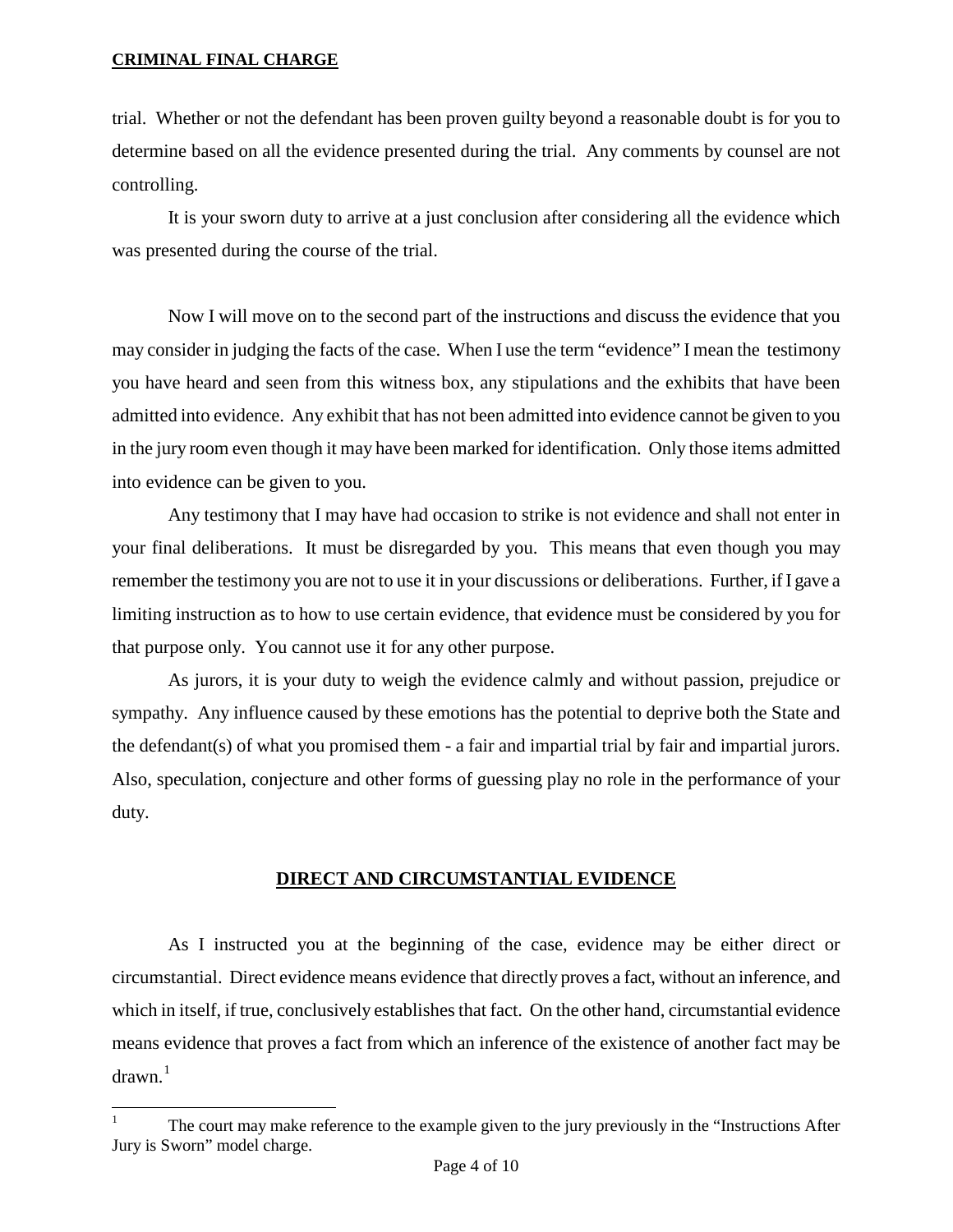An inference is a deduction of fact that may logically and reasonably be drawn from another fact or group of facts established by the evidence. Whether or not inferences should be drawn is for you to decide using your own common sense, knowledge and every day experience. Ask yourselves is it probable, logical and reasonable.

It is not necessary that all the facts be proven by direct evidence. They may be proven by direct evidence, circumstantial evidence or by a combination of direct and circumstantial evidence. All are acceptable as a means of proof. In many cases, circumstantial evidence may be more certain, satisfying and persuasive than direct evidence.

However, direct and circumstantial evidence should be scrutinized and evaluated carefully. A verdict of guilty may be based on direct evidence alone, circumstantial evidence alone or a combination of direct evidence and circumstantial evidence provided, of course, that it convinces you of a defendant's guilt beyond a reasonable doubt. The reverse is also true, a defendant may be found not guilty by reason of direct evidence, circumstantial evidence, a combination of the two or a lack of evidence if it raises in your mind a reasonable doubt as to the defendant's guilt.

### **CREDIBILITY OF WITNESSES**

As the judges of the facts, you are to determine the credibility of the witnesses and, in determining whether a witness is worthy of belief and therefore credible, you may take into consideration:

> Page 5 of 10 the appearance and demeanor of the witness; the manner in which he or she may have testified; the witness' interest in the outcome of the trial if any; his or her means of obtaining knowledge of the facts; the witness' power of discernment meaning his or her judgment - understanding; his or her ability to reason, observe, recollect and relate; the possible bias, if any, in favor of the side for whom the witness testified; the extent to which, if at all, each witness is either corroborated or contradicted, supported or discredited by other evidence; whether the witness testified with an intent to deceive you; the reasonableness or unreasonableness of the testimony the witness has given; whether the witness made any inconsistent or contradictory statement; and any and all other matters in the evidence which serve to support or discredit his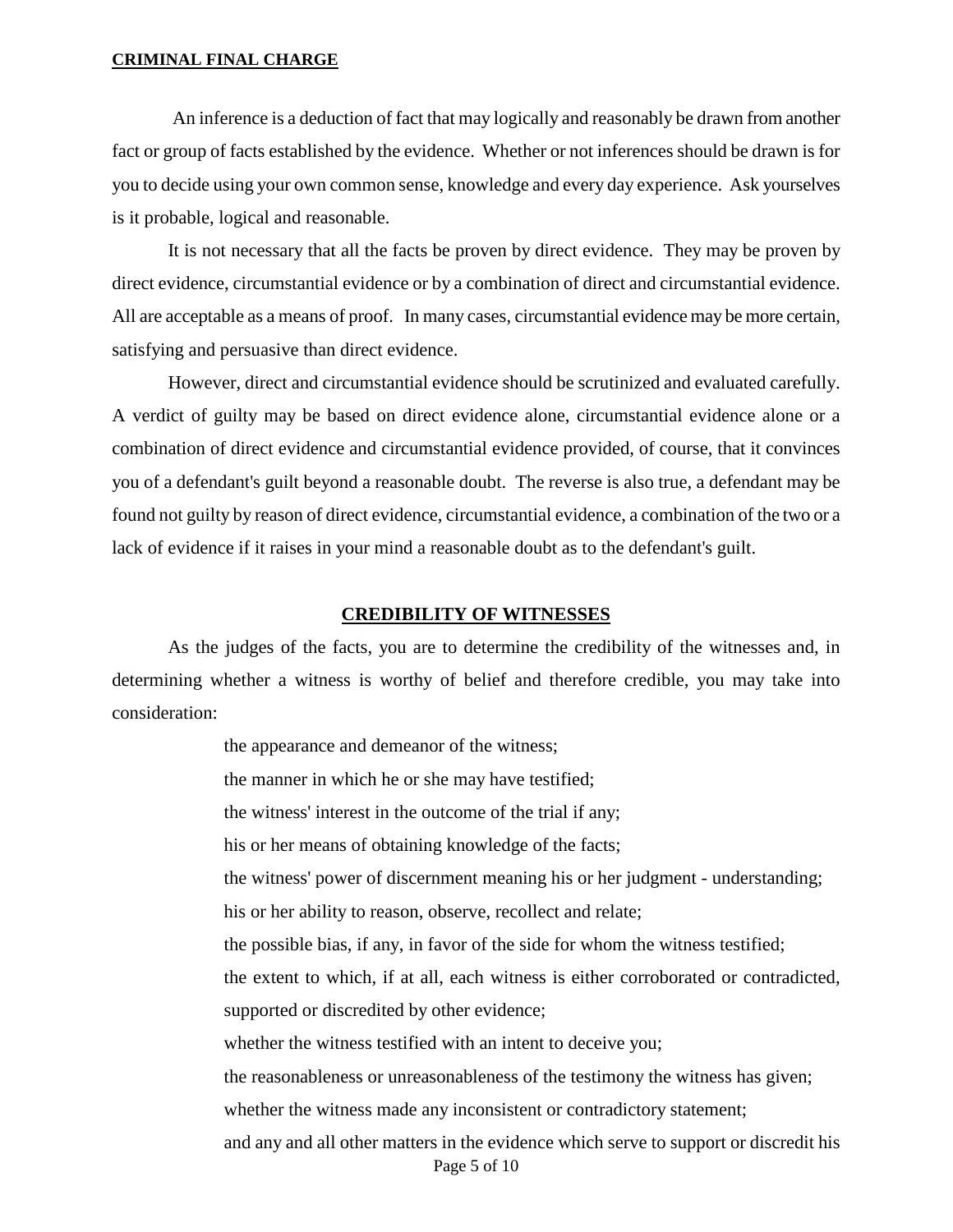<span id="page-5-0"></span> $\boldsymbol{2}$ 

or her testimony.

Through this analysis, as the judges of the facts, you weigh the testimony of each witness and then determine the weight to give to it. Through that process you may accept all of it, a portion of it or none of it.

**(CHARGE, IF APPLICABLE MODEL CHARGE(S) (ATTACHED) ON: ALIBI, DEFENDANT'S ELECTION NOT TO TESTIFY, CREDIBILITY-PRIOR CONVICTION OF A DEFENDANT, CREDIBILITY- PRIOR CONVICTION OF A WITNESS, CREDIBILITY OF WITNESS-PRIOR ADJUDICATION OF DELINQUENCY, EXPERT TESTIMONY, FALSE IN ONE-FALSE IN ALL, TESTIMONY OF CHARACTER WITNESS, FINGERPRINTS, FLIGHT, IDENTIFICATION, IDENTITY-POLICE PHOTOS, PRIOR CONTRADICTORY STATEMENTS OF WITNESSES, STATEMENT BY DEFENDANT (WHERE ADMISSIBLE FOR CREDIBILITY PURPOSES ONLY), STATEMENTS OF DEFENDANT, WITNESS IMMUNITY, WITNESS - TESTIFYING WHILE WEARING RESTRAINTS, WITNESS-TESTIFYING IN JAIL GARB OR PRISON GARB, and DEFENDANT-TESTIFYING IN JAIL GARB OR PRISON GARB). [2](#page-3-0)**

Page 6 of 10 This section should be deleted from the final draft of the charge to be given to the jury.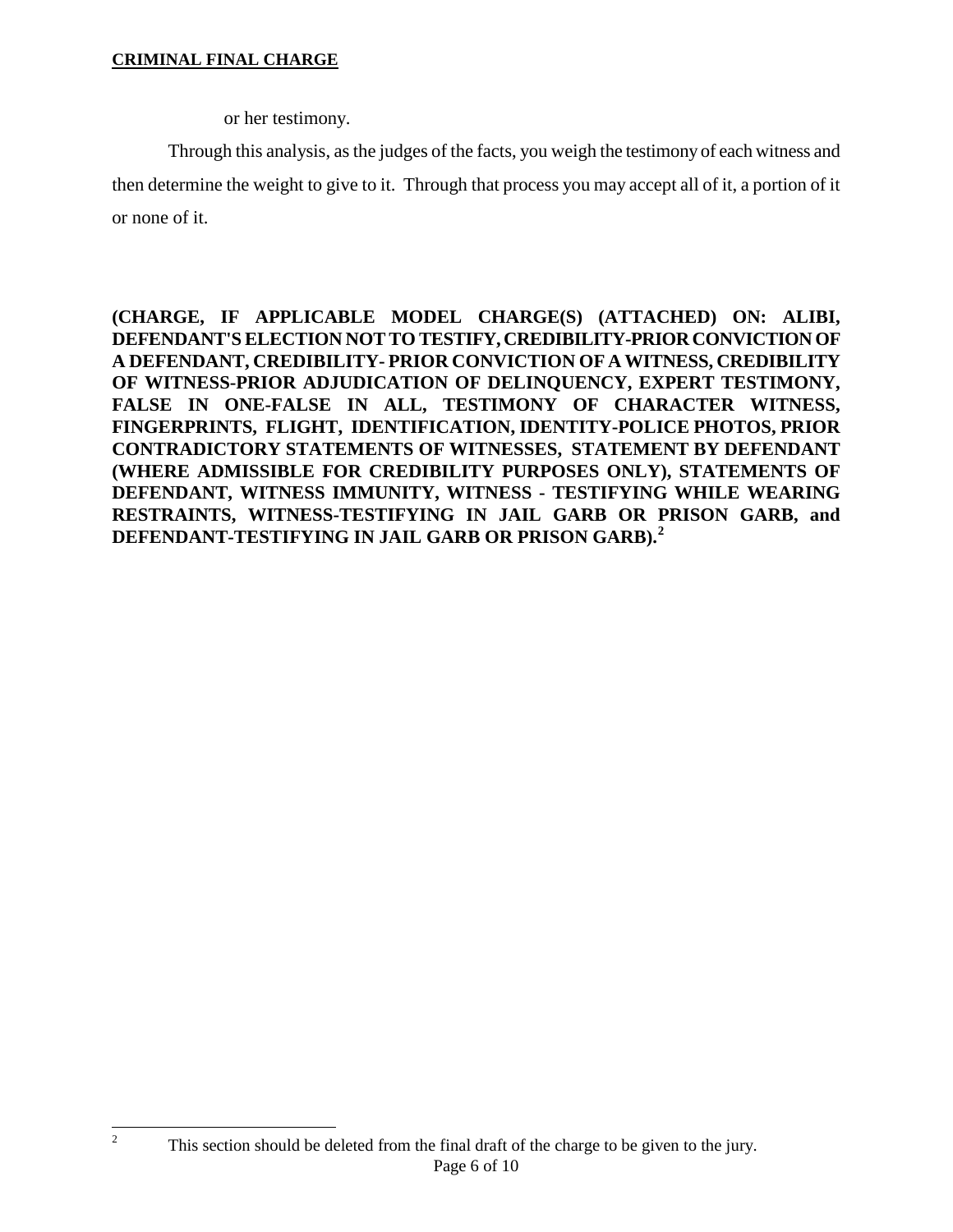-

Now, I will instruct you on the third part of the instructions on the portions of the Criminal Code that you must apply to the facts you find to determine whether the State has proven beyond a reasonable doubt that the defendant violated a specific criminal statute. The statute read together with the indictment identifies the elements which the State must prove beyond a reasonable doubt to establish the guilt of the defendant on each of the counts in the indictment.

# **[CHARGE IF APPLICABLE]**

In addition, you will have the opportunity to consider certain other offenses besides those charged specifically in the indictment. These are what we call lesser offenses, crimes or offenses of a lesser degree that are considered to be included within the charges brought in the indictment. I will give you instructions about how to consider these lesser offenses shortly.

# **[CHARGE IF APPLICABLE]**

# **MULTIPLE CHARGES**

There are  $\blacksquare$  offenses charged in the indictment. They are separate offenses by separate counts in the indictment. In your determination of whether the State has proven the defendant guilty of the crimes charged in the indictment beyond a reasonable doubt, the defendant is entitled to have each count considered separately by the evidence which is relevant and material to that particular charge based on the law as I will give it to you.

# **[CHARGE IF APPLICABLE]**

# **WHERE MORE THAN ONE DEFENDANT:[3](#page-5-0)**

You must also return separate verdicts for each defendant as to each of the charges being tried. In other words, you will have to decide each case individually. Whether the verdicts as to each defendant are the same depends on the evidence and your determination as judges of the facts.

# **[CHARGE SPECIFIC OFFENSES AND LESSER OFFENSES**] **[4](#page-6-0)**

<span id="page-6-1"></span><sup>3</sup> When accomplice liability is involved charge according to State v. Bielkiewicz, 267 N.J. Super. 520 (App. Div. 1993).

<span id="page-6-0"></span>This bracketed text should be deleted from the final draft of the charge to be given to the jury.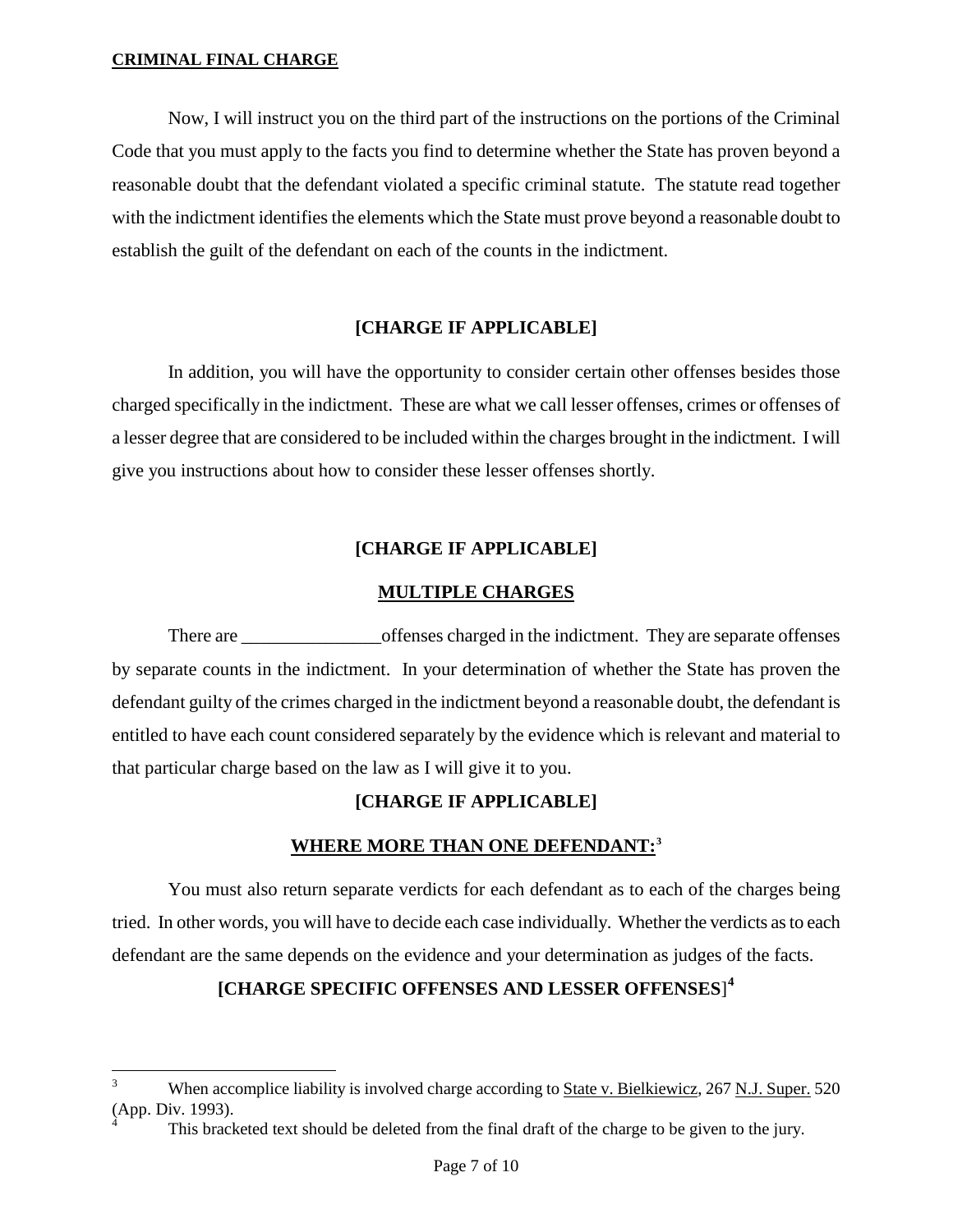### **DELIBERATIONS**

I will now give you some information on the final part of these instructions on conducting your deliberations.

There is nothing different in the way a jury is to consider the proof in a criminal case from that in which all reasonable persons treat any questions depending upon evidence presented to them. You are expected to use your own good common sense; consider the evidence for only those purposes for which it has been admitted and give it a reasonable and fair construction in the light of your knowledge of how people behave. It is the quality of the evidence, not simply the number of witnesses that control.

As I said before, any exhibit that has not been marked into evidence cannot be given to you in the jury room even though it may have been marked for identification. Only those items marked in evidence can be given to you.

Very shortly you will go into the jury room to start your deliberations. I remind you that, during deliberations, and, in fact, any time that you are in the jury deliberation room, you must keep any cell phone, pager or other communication device you may possess turned off.

You are to apply the law as I have instructed you to the facts as you find them to be, for the purpose of arriving at a fair and correct verdict. The verdict must represent the considered judgment of each juror and must be unanimous as to each charge. This means all of you must agree if the defendant is guilty or not guilty on each charge.

It is your duty, as jurors, to consult with one another and to deliberate with a view to reaching an agreement, if you can do so without violence to individual judgment. Each of you must decide the case for yourself, but do so only after an impartial consideration of the evidence with your fellow jurors. In the course of your deliberations, do not hesitate to re-examine your own views and change your opinion if convinced it is erroneous but do not surrender your honest conviction as to the weight or effect of evidence solely because of the opinion of your fellow jurors, or for the mere purpose of returning a verdict. You are not partisans. You are judges--judges of the facts.

# **UNANIMOUS VERDICT**

You may return on each crime charged a verdict of either not guilty or guilty. Your verdict, whatever it may be as to each crime charged, must be unanimous. Each of the twelve members of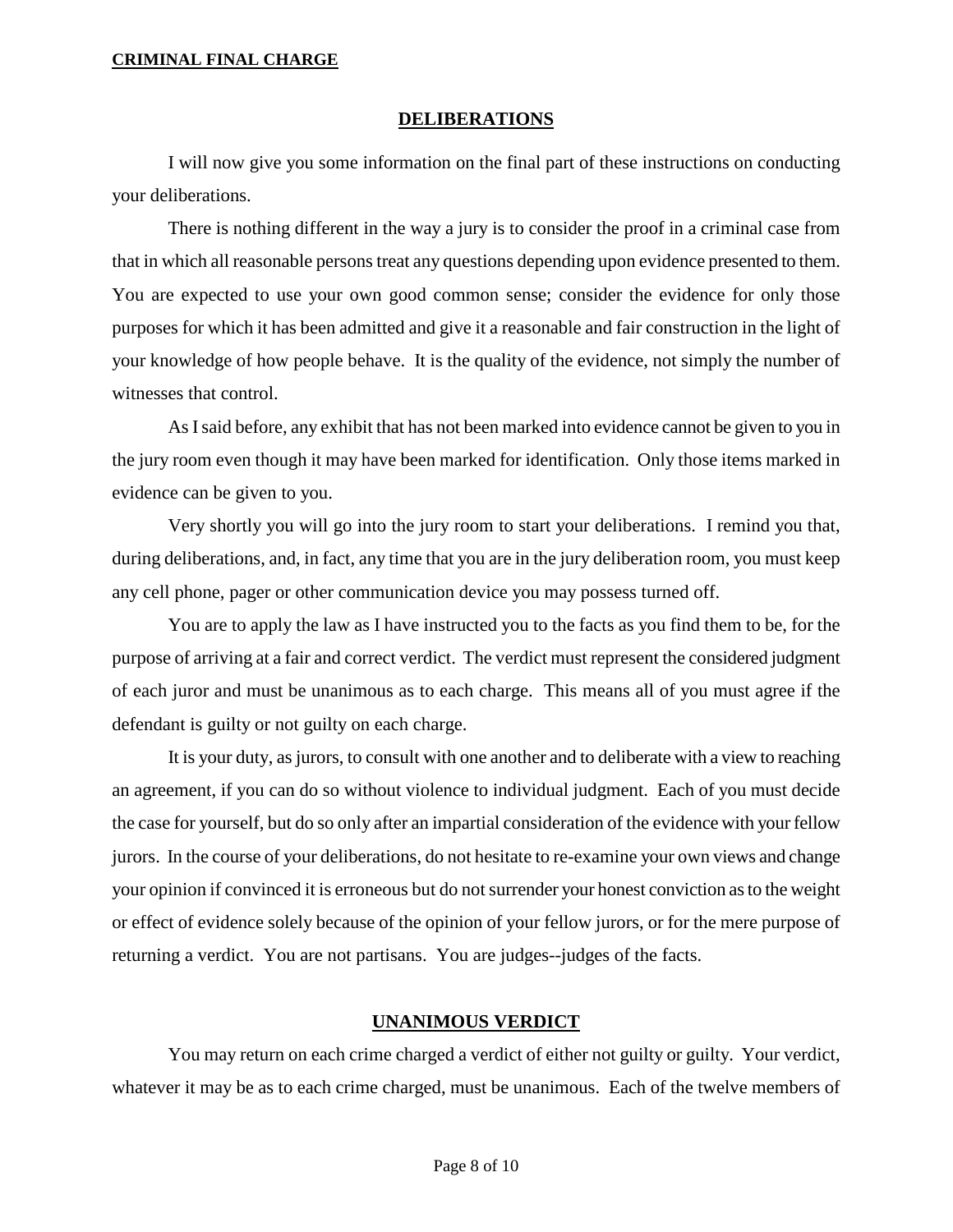the deliberating jury must agree as to the verdict.<sup>5</sup>

### **INSTRUCTIONS AS TO VERDICT FORM**

To assist you in reporting a verdict I have prepared a verdict sheet for you. You will have this with you in the jury room. This verdict form is not evidence. This form is only to be used to report your verdict.

# **[Go Over Form With Jury]**

# **JURY QUESTIONS**

If, during your deliberations, you have a question or feel that you need further assistance or instructions from me, or wish to have certain testimony read or played back (or video or audio exhibit played back), write your question or request on a sheet of paper and give it to the sheriff's officer who will be standing at the jury room door who, in turn, will give it to me. That court officer will be sworn to perform certain duties, such as keeping the jury together in a private place for purposes of deliberations, and ensuring that no one speaks with you except by order of the court.

You are not to discuss with or ask the officer about trial matters or procedures. Please be aware that the officer is also instructed not to initiate communications with you, or to enter the deliberation room without your consent, except to communicate on my behalf regarding administrative matters, such as information about breaks or meals, or otherwise to ensure your comfort. If the officer must enter the deliberation room, the officer will knock first and complete the officer's responsibilities without delay. When the officer enters the room, please stop your deliberations and do not resume until the officer has left and closed the door.

Once I receive your question or request, I will go over it with the lawyers and will try to answer it as quickly as possible. Please be patient. If you do send out a question do not disclose where you stand on your deliberations. Do not tell us, as an example, that you are 10 to 2 or 8 to 4 on a given charge. If you have reached a unanimous verdict on each charge, knock on the door and let the officer know that and we will bring you into court as soon as possible to receive your verdict.

I have come to the end of my charge.

-

See State v. Milton, 178 N.J. 421 (2004), setting forth the process to be used in determining the unanimity of the verdict. In some cases, a specific unanimity instruction is appropriate. See State v. Parker, 124 N.J. 628 (1991) and State v. Frisby, 174 N.J. 583 (2002). In those cases, a judge should instruct a jury that it must be unanimous as to a particular theory of a case or as to a particular set of facts. The Judge must also provide the jury a special verdict form in such cases.